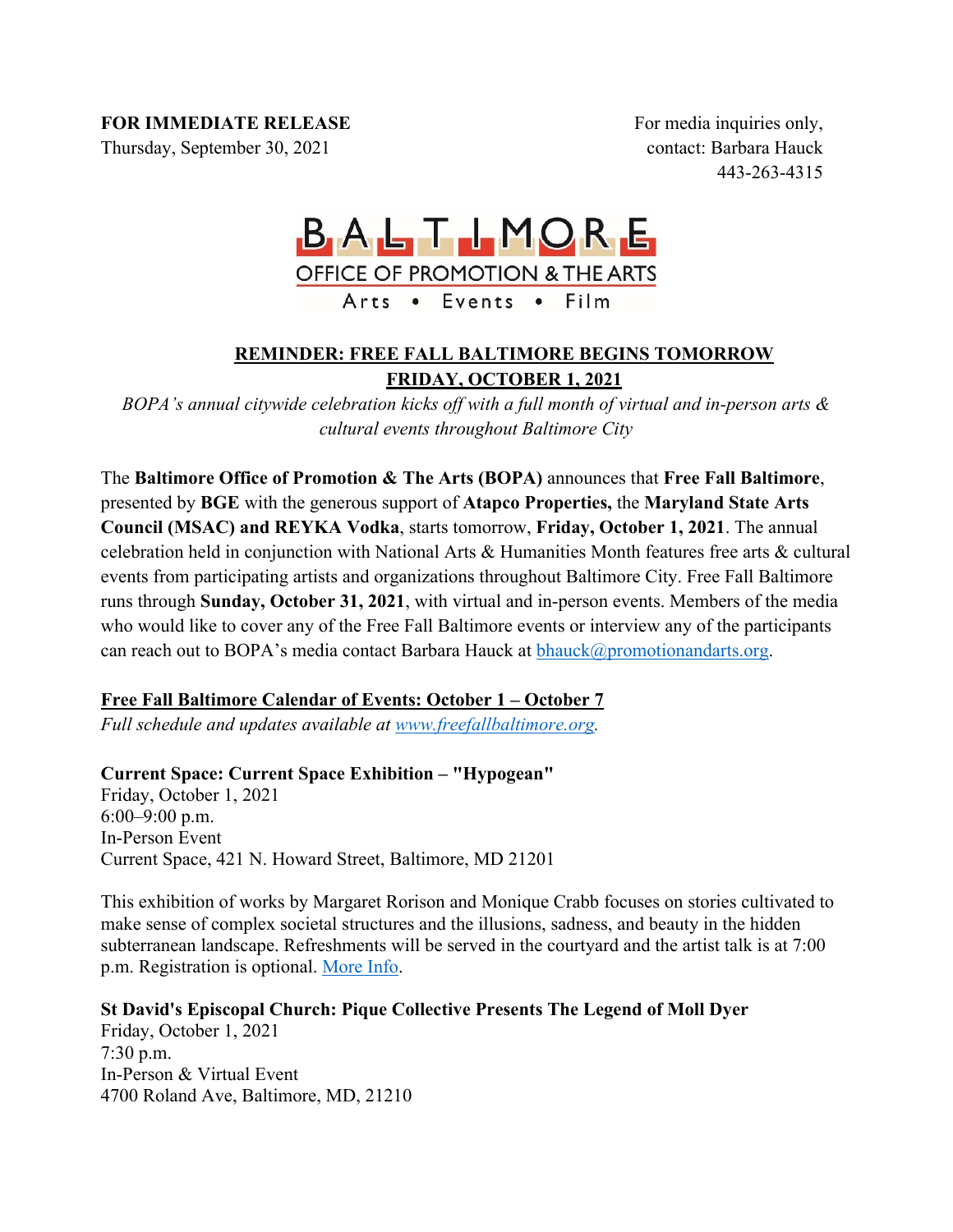St. David's Ensemble-in-Residence Pique Collective Chamber ensemble presents a tale out of Maryland's own haunted history, the Legend of Moll Dyer. Masks and vaccinations are required to attend this live event. This event will be livestreamed on both Facebook and YouTube. More Info.

## **Center for Neighborhood Innovation: Open House + Community Resource Fair**

Saturday, October 2, 2021 1:00–4:00 p.m. In-Person Event 2101 E. Biddle Street 21213

Come tour the renovated The A. Hoen & Co. Lithograph Building, meet the tenants, and participate in fun children's activities. There will also be local food vendors and a local DJ. No registration required. More Info.

## **Hot Rock Collective: Art Sit-In**

Saturday, October 2, 2021 1:00–4:00 p.m. In-Person Event Wyman Dell Park, **2929 N. Charles Street, Baltimore, MD 21218**

Hot Rock Collective is hosting an outdoor "Art Sit-In" to showcase the work of 20 local artists to the public. This event is designed to be accessible to all, and hopefully the first of many opportunities to create an accessible way to gain viewership for more underrepresented artists. No registration required.

## **Rapid Lemon Productions: "Rachel"**

Saturday, October 2, 2021 8:00 p.m. Virtual Event

This is Baltimore playwright Aladrian C. Wetzel's adaptation of Angelina Weld Grimké's "Rachel," a defiant reply to the release of DW Griffith's film "Birth of a Nation." "Rachel" is a scalding view of racism, personal loss, and the high price of truth. More Info.

## **Station North Arts: "Jimmy, Jazz, & Jam" A Celebration of James Baldwin**

Saturday, October 2 (Rain date: Monday, October 4, 2021) 5:00–7:00 p.m. In-Person Event NANCY CAFÉ, 131 W. North Ave., Baltimore, MD 21201

This is a mash-up of three unique events that were postponed during the onset of COVID-19: the Annual Birthday Celebration, the "Baldwin & Biscuits Over Books" Breakfast Party," and James Baldwin Day Concert. This event will feature a live music performance, readings from James Baldwin's works, and tastings of local jams atop a warm southern-style biscuit. This event is being held outside on the patio plaza of NANCY CAFE. RSVP will be required to attend. More Info.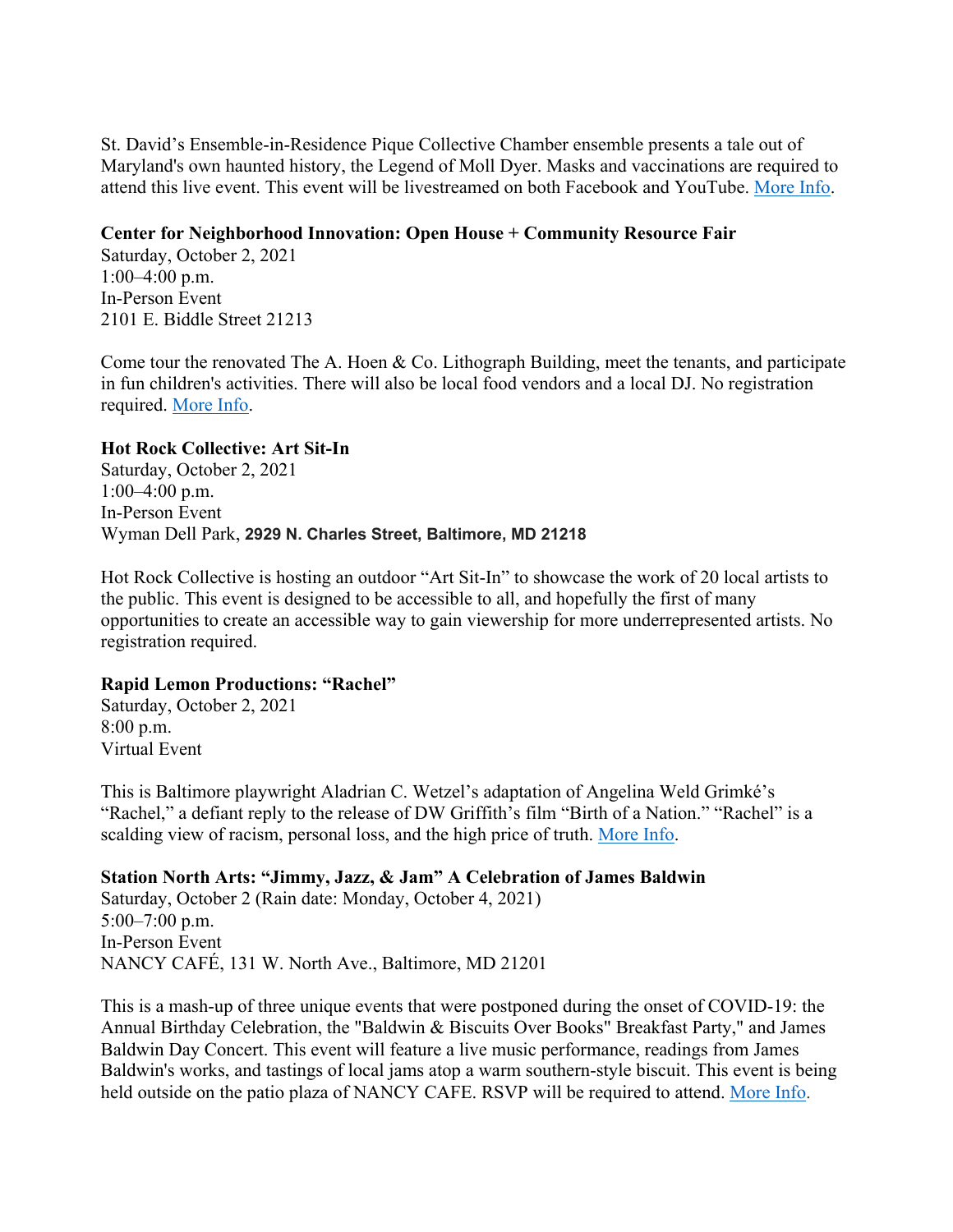#### **Phil Ravita Jazz Group: Songs of Peace and Love**

Sunday, October 3, 2021 3:00 p.m. In-Person & Virtual Event An Die Musik, 409 N. Charles St., Baltimore, MD 21201

With Mark Leppo and Nuc Vega on percussion/drums, Phil Ravita on bass/guitar, and Greg Small on piano. Featuring the vocals of Deidre Jennings. More Info.

#### **Ed Hrybyk: Charm City Porch Concerts/Baltimore Pop Up Jazz Jam**

Wednesday, October 6 6:00–7:00 p.m. In-Person Event 307 E. Melrose Ave., Baltimore, MD 21212

A traveling concert series in Baltimore City featuring a different artist every Wednesday on a neighborhood porch. No registration is required. More Info.

#### **Cheryl Terese Goodman: A Night of Acoustic Music**

Wednesday, October 6, 2021 7:30 p.m. In-Person Event Keystone Korner Baltimore, 1350 Lancaster Street, Baltimore, MD 21231

The Big Little Band — Kevin Jackson on guitar, Marc Evans on vocals and Chuck Maddox on beat box — offer a night of original and Top 40 music at one of Baltimore's most prominent music venues in Harbor East. Registration is required. More Info.

## **Dance & Bmore: Elder Ensemble Workshops & Performance**

Wednesday, October 6, 2021  $1:00-2:15$  p.m. In-Person Event Waxter Center, 1000 Cathedral Street, Baltimore, MD 21201

The Dance & Bmore Elder Ensemble is a creative collective of singers, movers, storytellers, and actors who develop original works for live and virtual performances. These works highlight the voices and perspectives of older Baltimore artists. Registration is required. More Info.

#### **Keswick Community Health: Music on the Lot!**

Thursday, October 7, 2021 4:00–6:00 p.m. In-Person Event Keswick Singly Parking Lot, 700 W. 40th Street, Baltimore, MD 21211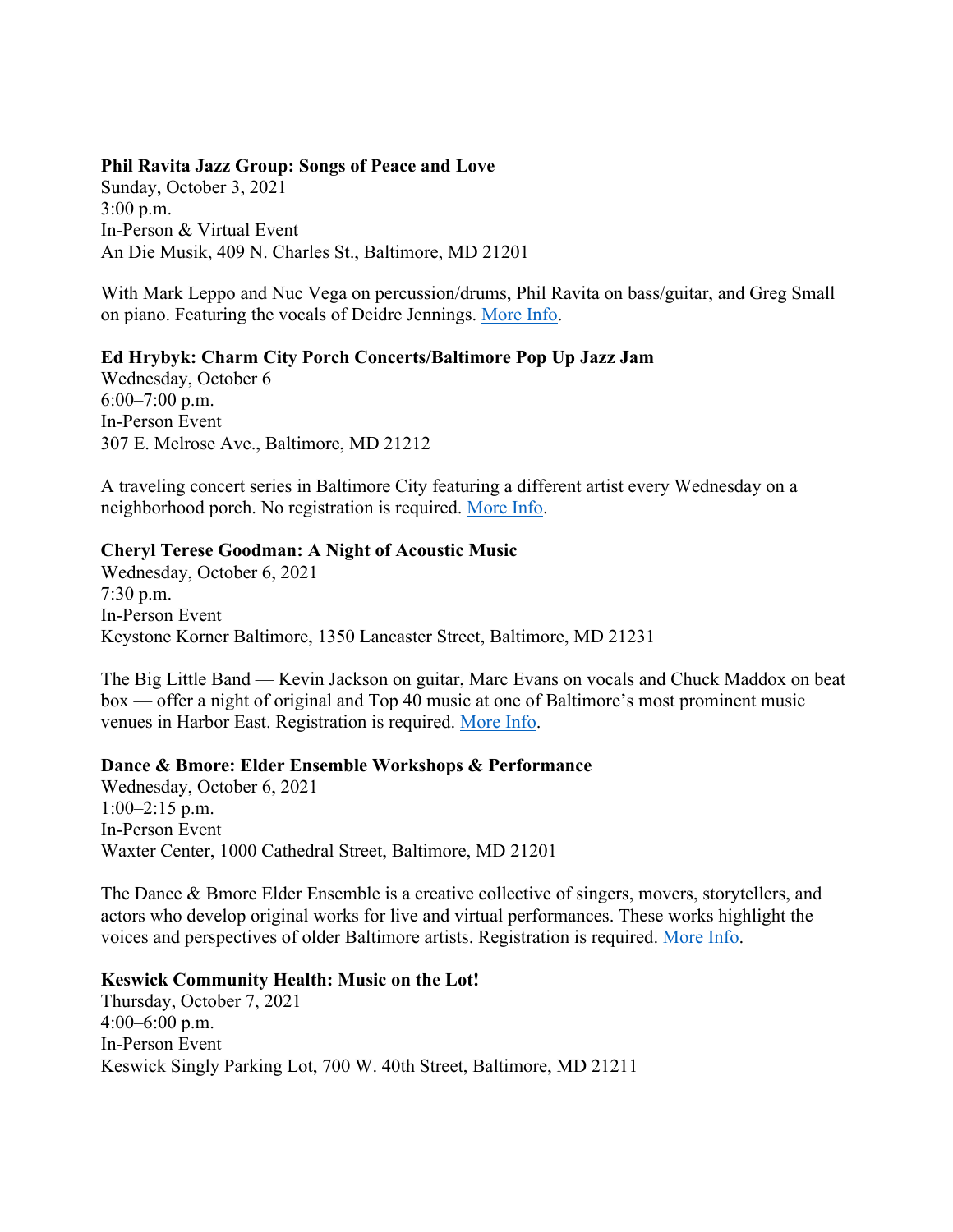Keswick will offer a free musical performance that is enjoyable for the entire family. Performer TBA. Call 410-662-4363 to RSVP.

**Muse 360 Arts: Sacred Circle Wellness Dance Series**

Thursday, October 7, 2021 5:30–6:30 p.m. In-Person Event Eubie Blake Center, 847 N. Howard Street, Baltimore, MD 21201

In this series, Muse 360 Arts will offer three free classes open to individuals ages 16+ of all skills levels and abilities — Beginner Ballet, Beginning Modern, and Body Conditioning and Stretch. More Info.

# **The Enoch Pratt Free Library: One Book Baltimore 2021 Event Kickoff**

Saturday, October 7, 2021 10:00 a.m. Virtual Event

One Book Baltimore provides opportunities for Baltimore City 7th and 8th graders, their families, and community members to connect through literature by reading the same book. Join WBAL's Mindy Basara in conversation with Tami Charles, author of this year's selection, "Becoming Beatriz" at the virtual kickoff event. No registration required. More Info.

Additional Free Fall Baltimore program highlights this week include exhibitions & events from **Make Studio** that continue all month long, and virtual & in-person screenings for the **Baltimore International Black Film Festival** presented by **SOGAA Inc**. which begins on Wednesday, October 6, 2021. You can also take in three different free exhibits — *Color and Illusion: The Still Lifes of Juan Gris*, *Screen House*, and *Adelyn Breeskin: Curating A Legacy* — at the **Baltimore Museum of Art** Wednesdays through Sundays all month long. See the full Free Fall schedule and get more information on each of the Free Fall events at www.freefallbaltimore.org/events

Free Fall Baltimore's month-long calendar of free events provides the public equitable access to arts & cultural programs and institutions across Baltimore. By showcasing both virtual & in-person events this year and expanding grant opportunities to include individual artists & arts organizations, we hope to increase participation and introduce new audiences to the incredible ingenuity of Charm City creatives. As a reminder, here is the list of this year's participants.

Free Fall Baltimore 2021 Participating Artists & Organizations (\*updated):

- Alanah Davis
- An die Musik Live!
- Anima Brass
- Bach in Baltimore (d/b/a); Bach Concert Series, Inc.
- Ballet After Dark fiscally sponsored by Bmore Empowered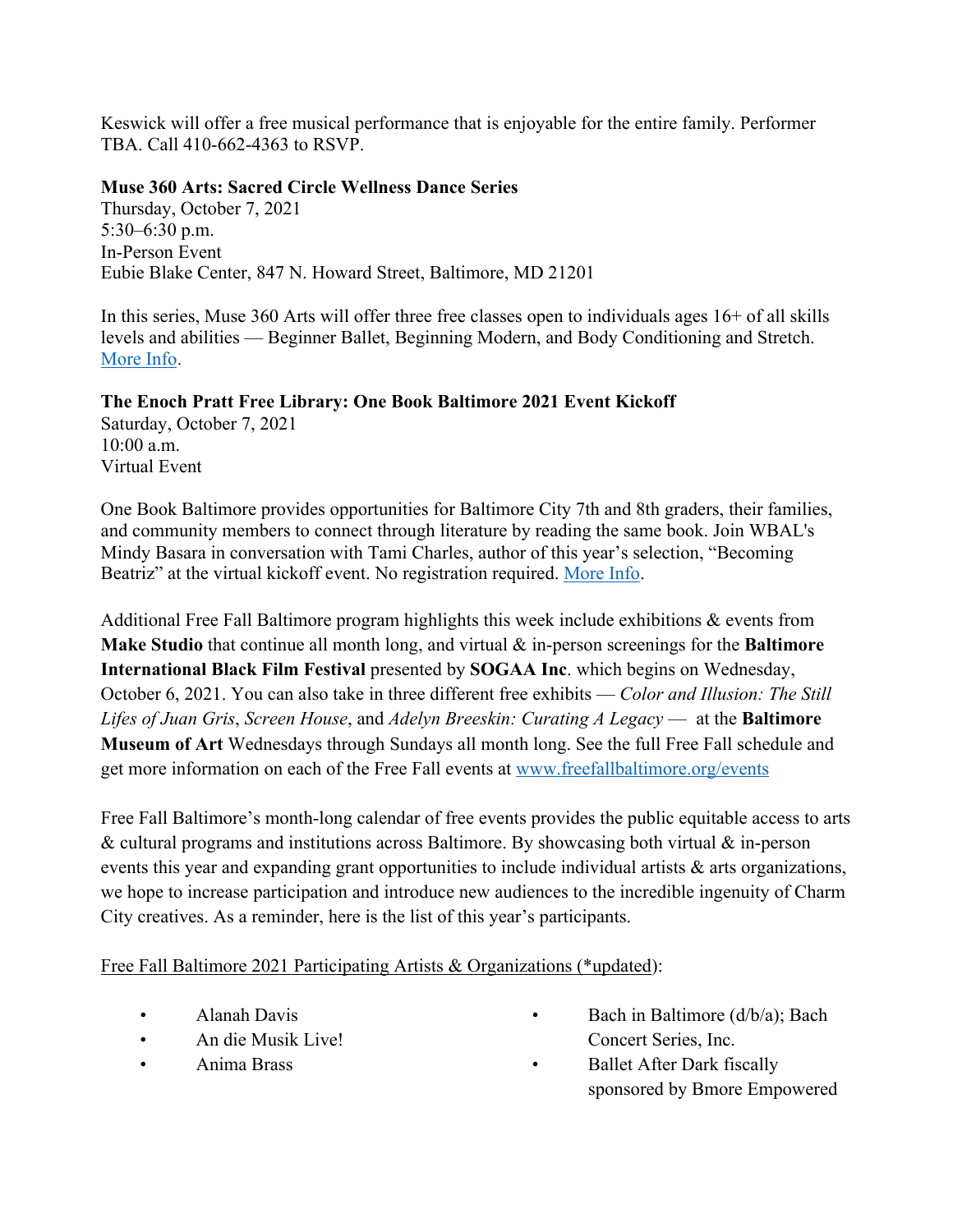- Baltimore Children's Choir
- Baltimore Filmmaker's Collective
- Baltimore Jazz Alliance, Inc.
- Baltimore Job Hunters Support Group (BJHSG), a Program of LifeCareerPivoteers Inc
- Baltimore Lieder Weekend
- \*Baltimore Museum of Art
- \*Baltimore Office of Promotion & The Arts (BOPA)
- Baltimore Philharmonia Orchestra
- Baltimore Playwrights Festival
- Baltimore Rock Opera Society
- Baltimore Theatre Project, Inc.
- Black Cherry Puppet Theater
- Bryan Robinson/The Black Genius Art Show
- Caprece Ann Jackson-Garrett
- Catherine's Family and Youth Services Inc.
- Center for Neighborhood Innovation
- Cheryl Terese Goodman
- Cierra Little
- CityLit Project
- Contemporary Arts Inc.
- Cousin Tito
- Current Space
- Dance & Bmore
- Druid Heights Community Development Corporation
- Ed Hrybyk
- Eric Hicks
- Eubie Blake National Jazz Institute and Cultural Center
- Evan Hall of (The Trilla G)
- Fleesie Hubbard
- Fluid Movement
- Friends of Wyman Park Dell
- Full Circle Dance Company
- Hot Rock Collective
- Hot Sauce Artist Collective
- Keswick Community Health
- Local Color: A Baltimore Podcast
- Make Studio
- Michele Bowman
- Muse 360 Arts
- Music at St. David's
- National Aquarium
- New Broadway East Community Association
- Phil Ravita Jazz Group
- QuintEssential Winds/Misto di Voci
- Rapid Lemon Productions
- Raymond Banks 'A Way With Words' Foundation
- Sankofa Children's Museum of African Cultures
- Scout Roll
- SOGAA Inc.
- Station North Arts
- The Enoch Pratt Free Library
- The Strand Theater
- The Walters Art Museum
- Violesia Tull
- Young Adult Community Organizers of Baltimore (YACOs)

Learn more about Free Fall Baltimore by visiting www.freefallbaltimore.org and following BOPA on Facebook, Instagram, and Twitter: @promoandarts.